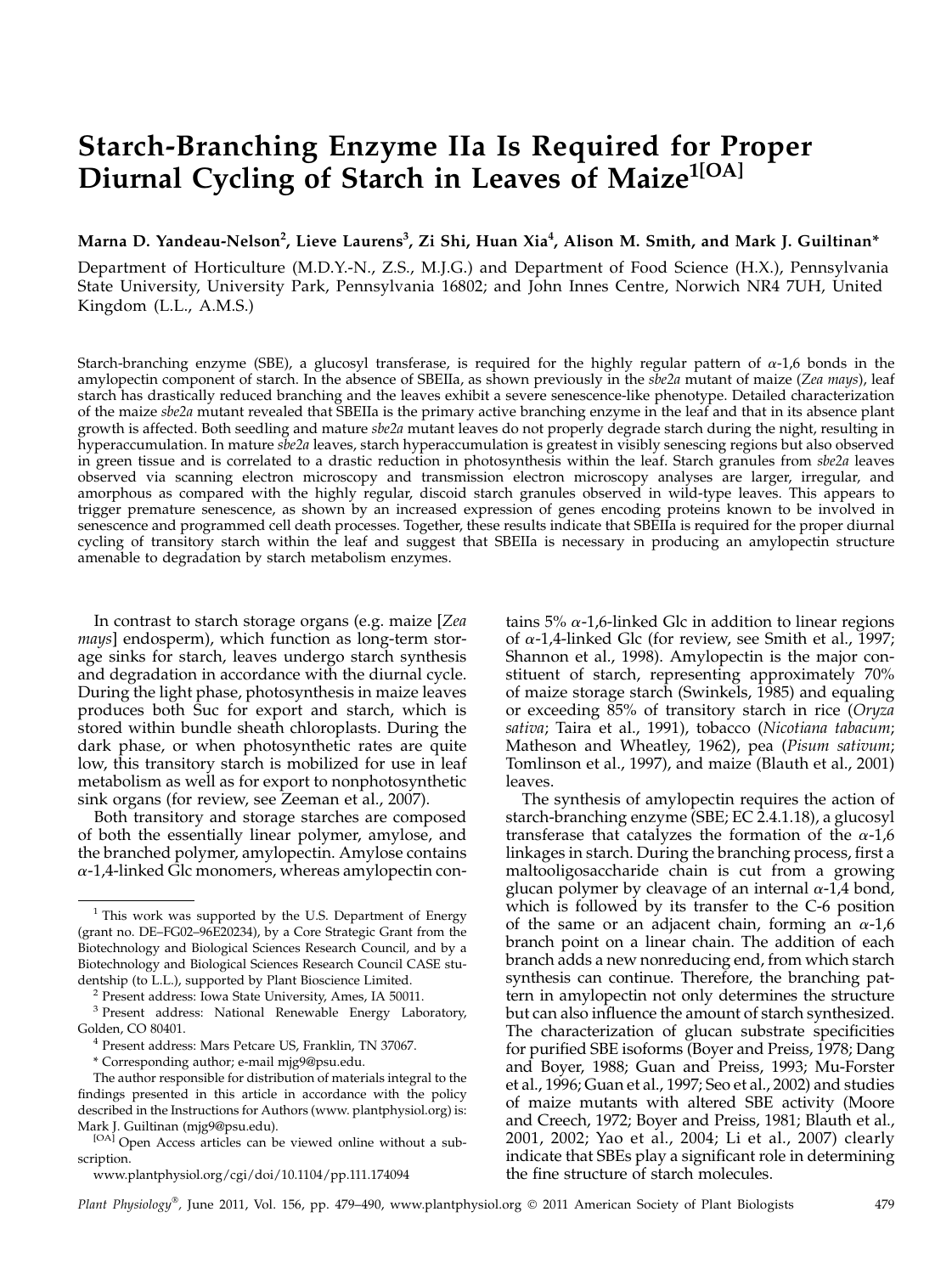Three SBE isoforms have been identified in the maize kernel: SBEI, SBEIIa, and SBEIIb. The class II (or A) enzymes (SBEIIa and SBEIIb) share similar biochemical properties, including similar  $K<sub>m</sub>$  values for amylopectin and a preference to branch amylopectin rather than amylose (Guan and Preiss, 1993), and they preferentially branch shorter chains (Takeda et al., 1993) than the class I (or B) enzyme, SBEI. In amyloseextender (ae) mutants, which lack functional SBEIIb enzyme, the kernel is viable but exhibits a slightly collapsed crown (Vineyard and Bear, 1952; Moore and Creech, 1972; Stinard et al., 1993) due to an approximately 20% reduction in endosperm starch quantity and a severe decrease in the amount of branching within amylopectin (Garwood et al., 1976). Whereas the ae mutant phenotype is observed only in the endosperm, the sbe2a mutant lacking functional SBEIIa appears to confer normal endosperm starch and a mutant phenotype is observed only in the leaf (Blauth et al., 2001). Transitory starch within the sbe2a mutant leaf exhibits a reduction in branching more extreme than in ae endosperm, and the leaves undergo premature and severe senescence (Blauth et al., 2001).

Unlike in endosperm, where the functions of the SBEs have been well characterized and increasingly understood, the role that SBEIIa plays in the synthesis and possibly in the diurnal cycling of transitory starch in the leaf is less clear. To further understand the importance of branching to transitory starch production and metabolism, we have characterized in detail maize leaves lacking functional SBEIIa (sbe2a mutants).

Our results demonstrate that SBEIIa is required in leaves for the formation of uniform starch granules that can be degraded during the dark phase of the diurnal cycle. In the absence of proper branching of amylopectin, irregular starch granules are formed that cannot be properly degraded and the accumulation of these granules within the chloroplast triggers senescence, a form of programmed cell death (PCD). Thus, in the absence of SBEIIa, the leaf sequesters large amounts of carbon as starch rather than fully mobilizing starch to provide carbon for metabolism and growth at night.

#### RESULTS

## SBEIIa Is the Primary Starch-Branching Enzyme in the Leaf and Is Required for Plant Growth

Starch-branching activity in leaves has previously been attributed to the presence of both SBEIIa and SBEI, because fractionation of leaf extracts yields a peak of SBE activity in a similar position to that of SBEI from maize endosperm (Dang and Boyer, 1988). However, SBEI protein has not been detectable in western analysis of soluble leaf extracts (Blauth et al., 2001, 2002; Fig. 1). Whereas *ae* transcripts have not been detected in leaves via northern analyses (Stinard et al.,



Figure 1. SBEIIa is responsible for starch-branching activity in the leaf. Crude protein extracts from W64A (W), sbe1a (1a), sbe2a (2a), and ae (ae) mutants were electrophoresed on companion native PAGE gels and were either incubated with phosphorylase a and Glc-1-P and stained with iodine to visualize a glucan product at the site of branching activity (A) or western blotted and reacted with SBEIIa antibody (B) or SBEI antibody (C), which cross-reacts with SBEIIa and SBEIIb.

1993; Gao et al., 1996), both sbe1 (Blauth et al., 2002) and ae (Blauth et al., 2001) transcripts have been detected by reverse transcription (RT)-PCR. RT-PCR analysis of RNA from wild-type and sbe2a mutant leaves used in this study also shows expression of sbe1 but not ae transcripts (data not shown). The apparent presence of ae transcripts observed by Blauth et al. (2001) could be due to the amplification of genomic DNA present in the RNA samples, because the primers, designed within a single exon, would not distinguish between transcript and genomic templates.

Crude protein extracts from wild-type, sbe1, sbe2a, and ae leaves were subjected to qualitative and semiquantitative starch-branching activity assays. SBE ac-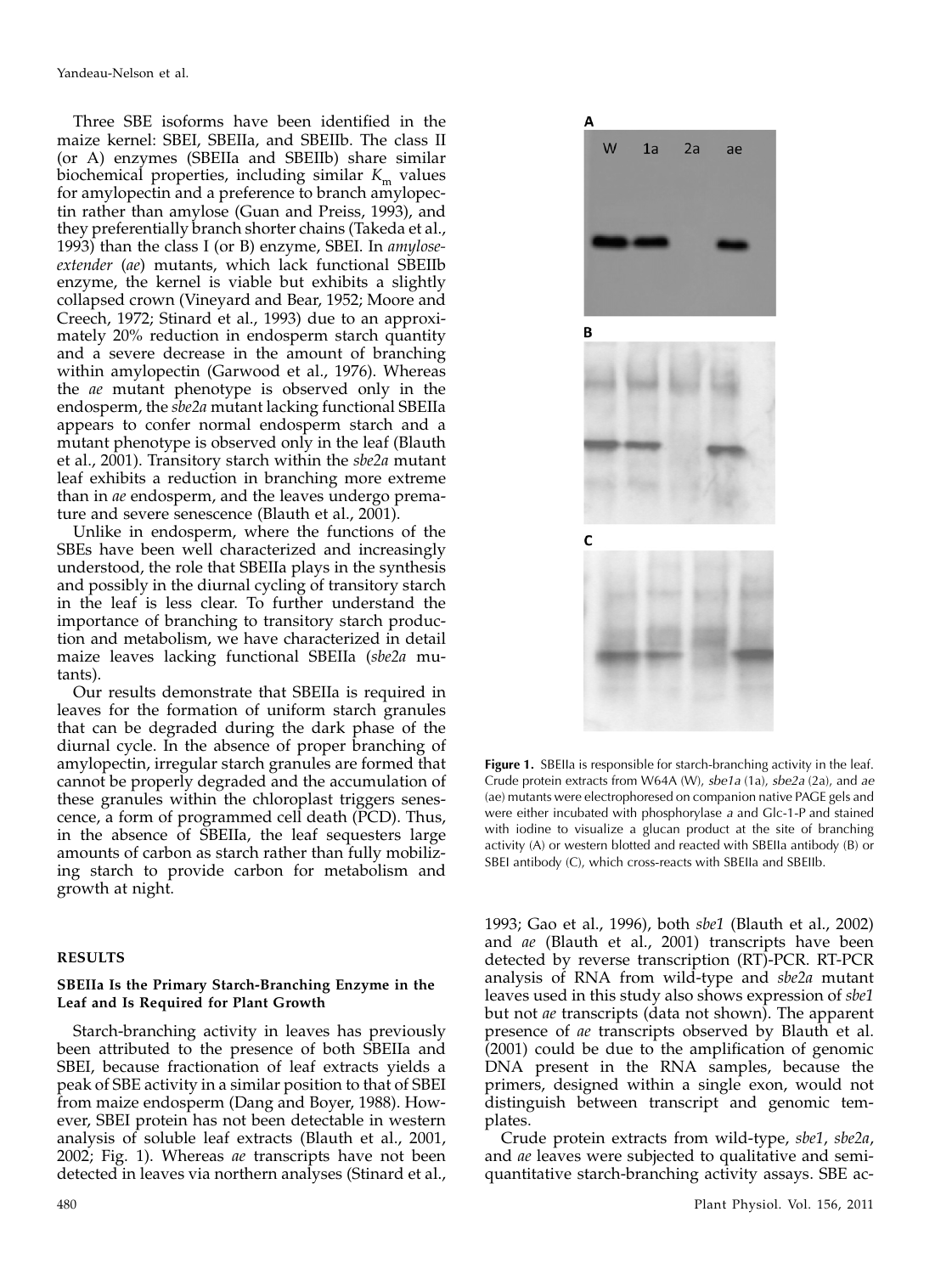tivity, as quantified by in vitro phosphorylase a stimulation assay of protein extracts from leaves isolated midway through the light phase, was approximately 7-fold higher in wild-type leaves as compared with sbe2a mutant leaves (5.24  $\pm$  1.87 versus 0.70  $\pm$  0.12 nmol inorganic phosphate  $\mu\mathrm{g}^{-1}$  crude extract h $^{-1}$ ;  $n=1$ 3). When crude soluble protein extracts were separated on native PAGE gels, a single band of branching activity (Fig. 1A) was observed in wild-type W64A, sbe1, and ae extracts but not in extracts from the sbe2a mutant. This activity precisely comigrated with a protein reactive to an anti-SBEIIa antibody (Fig. 1B). In addition, SBEI was not detectable via western analysis with a nonspecific SBE antibody that crossreacts to all three isoforms of maize SBE (Fig. 1C). Since a low level of SBE activity is detectable in leaves of the sbe2a mutant, and Sbe1 transcript was also observed by RT-PCR, we cannot rule out the possibility that low levels of SBEI protein might be expressed, even though we cannot detect the protein on western blots. Regardless, our data demonstrate that at a minimum, SBEIIa is the primary starch-branching enzyme detectable by multiple methods in the leaf and is responsible for most soluble starch-branching activity observed in leaves.

Progeny from selfed Sbe1/sbe1; Sbe2a/sbe2a plants were analyzed to assess whether the lack of SBEIIa affects aspects of plant growth. Genotyped plants were shown to segregate 9:3:3:1 Sbe1; Sbe2a:sbe1; Sbe2a:Sbe1; sbe2a:sbe1; sbe2a, as expected (data not shown), demonstrating that there are no adverse effects on allele transmission in these sbe mutant combinations. Growth of sbe2a homozygous mutants was reduced, as evidenced by shorter height (Fig. 2A) and fewer leaves (Fig. 2B) as well as by an observed reduction in ear size and seed set (data not shown) in sbe2a as compared with Sbe2a genotypes. Consistent with the observation that only SBEIIa accumulates to significant amounts in leaf tissue, the sbe1 mutation had no effect on plant height (Fig. 2) as well as no observed reduction in ear size or seed set (data not shown).

## Starch Degradation in the Dark Is Reduced in Plants Lacking SBEIIa

To understand how starch accumulation is affected in the sbe2a mutants, leaves from 3-week-old seedlings harvested at the end of both the dark and light phases were harvested and either decolorized and stained with iodine to visualize starch content (Fig. 3, A–D) or used for starch extraction and quantification (Fig. 3E). In Sbe2a leaves, starch is present at the end of the light phase (Fig. 3A) and is reduced by 80% at the end of the dark phase (Fig. 3, C and E;  $P < 0.001$ ). The amount of starch at the end of the light phase did not significantly differ between *Sbe2a* and *sbe2a* leaves (Fig. 3E;  $P =$ 0.149). At the end of the dark phase, however, sbe2a mutant leaves, which have not started to visibly senesce, still contained starch (Fig. 3D). Only approximately 40% of starch was degraded during the dark



Figure 2. sbe2a plants have reduced height and leaf number. A, Plant height was measured after anthesis in Sbe2a and sbe2a plants grown in 2006 ( $n = 51$ ) and 2007 ( $n = 162$ ). Because statistical differences were not seen between years for each genotype, the average over 2 years is shown. Asterisks denote significant differences in height in the sbe2a mutant as compared with the *Sbe2a* classes ( $P$  < 10<sup>-3</sup>). B, Leaf number was counted at maturity for *Sbe2a* ( $n = 30$ ) and *sbe2a* ( $n = 16$ ) plants. The asterisk denotes that the value significantly differs from the wild type ( $P < 0.01$ ). Error bars represent sE.

phase (Fig. 3E), which significantly differs from the amount of starch degraded during the dark phase in wild-type plants ( $P < 0.05$ ). Suc levels were unaffected in the sbe2a mutant (data not shown). Both the qualitative and quantitative assays suggest that starch in sbe2a leaves is not being degraded at the same rate as in Sbe2a leaves.

## Starch Content and Photosynthetic Rates Are Inversely Related in Senescing Regions of sbe2a Leaves

Differential starch accumulation between visibly senescing and "green" portions of leaves from sbe2a were compared with leaves of wild-type *Sbe2a* plants. Leaves harvested in early morning from wild-type Sbe2a and mutant sbe2a 2.5-month-old field-grown plants (Fig. 4, A and C) were decolorized and stained with iodine to visualize starch (Fig. 4, B and D). Whereas little starch was present in Sbe2a leaves at the beginning of the light phase, the entire sbe2a leaf stained blue, indicating the presence of starch. Interestingly, regions that were visibly senescing stained more intensely, suggesting a greater accumulation of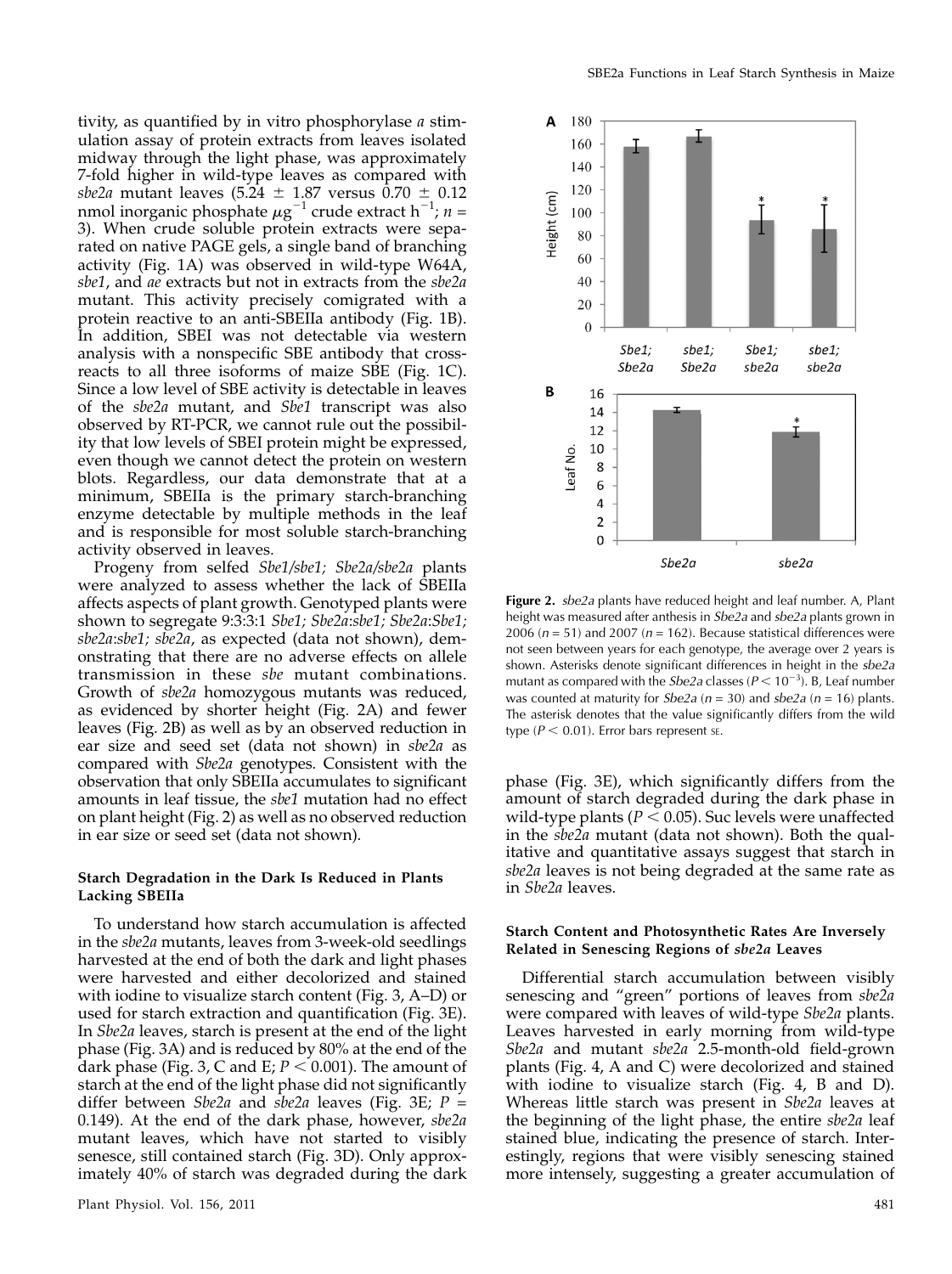Figure 3. sbe2a leaves have reduced starch degradation during the dark phase. A to D, Leaves from Sbe2a/Sbe2a (A and C) and sbe2a/sbe2a (B and D) 3-week-old seedlings were harvested at the end of the 16-h-light (A and B) and 8-h-dark (C and D) phases, decolorized in boiling ethanol, and stained with iodine to visualize starch levels. E, Starch in replicate leaves was quantified at the end of light and dark phases ( $n = 4$ ). Starch was partially purified and quantified. For sbe2a/sbe2a seedlings, only nonsenescing leaves were sampled. The asterisk denotes that the value significantly differs from Sbe2a at the end of the dark phase ( $P < 0.05$ ). Error bars represent SE.



starch in senescing regions. Starch extracted from both genotypes was quantified, and approximately 6-fold more starch was observed in visibly senescing portions of sbe2a leaves as compared with Sbe2a leaves (Fig. 4E). Consistent with increased starch content in 3-week-old seedling leaves that had not yet begun to visibly senesce, green portions of 2.5-month-old sbe2a leaves also exhibited increased starch content, 4-fold higher than in the wild type.

Photosynthetic rates were measured in Sbe2a leaves and in both green and visibly senescing regions of sbe2a leaves (Fig. 4E) from 2.5-month-old plants. Visibly senescing leaves exhibited no photosynthesis, whereas green leaves from sbe2a plants exhibited a photosynthetic rate 18% lower than wild-type leaves (Table I). For chlorophyll content, there is a 13% reduction in green sections and a 50% reduction in senescing portions of *sbe2a* leaves (Table II). Together, these data suggest that the accumulation of starch or associated metabolic changes within the sbe2a leaf down-regulates photosynthesis and that in the chlorotic, visibly senescing regions photosynthesis is essentially eliminated. This suggests that starch hyperaccumulates prior to and may be the cause of premature senescence in sbe2a leaves.

## Starch Granules in sbe2a Mutants Are Abnormal and Irregular

We hypothesize that the deficiency in SBEIIa in mutant leaves results in an alteration of granule and/ or starch molecular structure, which could impact the enzymatic degradation of starch. Starch purified from

wild-type and sbe2a mutant (not visibly senescing) leaves was harvested at the end of the light and dark phases, and granules were examined via scanning electron microscopy (SEM). The majority of Sbe2a granules at the end of the light phase were uniform discs of similar size (1.27  $\pm$  0.01  $\mu$ m; Fig. 5, A and B). At the end of the dark phase, discoid granules (Fig. 5, E and F) were much fewer in number (per gram fresh weight) and had a smaller diameter (1.14  $\pm$  0.05  $\mu$ m), which is significantly different from granules at the end of the light phase ( $P = 0.01$ ). In addition, irregularly shaped granules and small particles were also recovered (Fig. 5, E and F); very small granules may not have been recoverable by the method used to extract the starch. Analysis of Sbe2a starch by flow cytometry, which allows for relative comparisons of granule size and complexity, suggested that Sbe2a granules are uniform in size and smaller at the end of the dark as compared with the light phase (data not shown). These observations are consistent with the fact that starch granules remaining at the end of the dark phase might be smaller or irregularly shaped due to incomplete degradation.

The structure and complexity of sbe2a starch at the end of both the light and dark phases differ greatly from the wild type. Whereas Sbe2a starch granules at the end of the light phase are highly regular in shape and size (Fig. 5, A and B), only some of the starch granules isolated from sbe2a leaves are discoid (Fig. 5, C, G, and H). Predominantly, sbe2a granules are abnormal and appear to be lobular (Fig. 5, C, D, G, and H) and fused (Fig. 5, C and G). Consistent with SEM, flow cytometry of sbe2a granules yielded a broader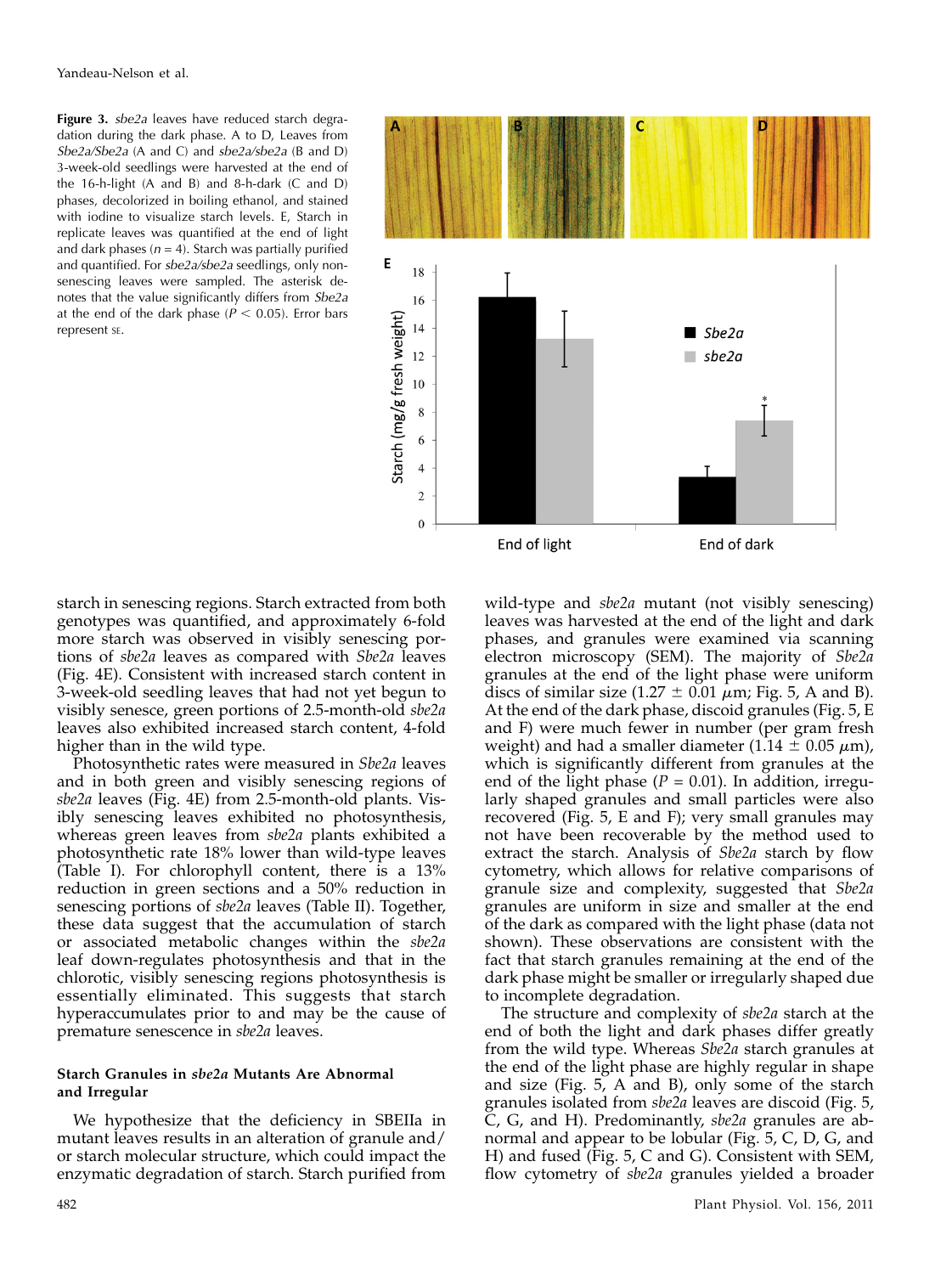

Figure 4. Starch accumulates within visibly senescing regions of sbe2a leaves. A to D, Wild-type Sbe2a (A) and homozygous sbe2a mutant (C) leaves exhibiting visibly senescing regions (hatched boxes and arrowheads) were harvested at 8 AM, decolorized in boiling ethanol, and stained with iodine to visualize increased starch levels (B and D). E, Starch was extracted and quantified from leaves similar to A. Because senescing regions contain less moisture than nonsenescing leaves, starch values were normalized to the dry weights of the samples. Green and senescing leaf samples from sbe2a plants had significantly higher starch contents as compared with the wild type (denoted by the asterisk;  $P < 0.001$ ). Error bars represent se of six biological replicates.

particle size distribution, with a portion of sbe2a being larger than Sbe2a granules (data not shown). Although precise changes in starch structure cannot be inferred from flow cytometry or microscopy, the data clearly demonstrate significant differences in sbe2a versus wild-type starch granular structure. Starch from sbe2a mutants, which lack proper branching, lose granular uniformity and fail to be properly degraded during the dark phase. This suggests that in the sbe2a mutant, the leaf becomes an organ of abnormal starch accumulation.

## sbe2a Chloroplasts Are Distended and Contain Large Numbers of Irregular Starch Granules

To ascertain how the abnormal starch granules in sbe2a leaves affect cellular ultrastructure, green and visibly senescing cells harvested from sbe2a mutants during the middle of the light phase were examined using transmission electron microscopy (TEM). In mature wild-type leaves, bundle sheath chloroplasts are oblong and contain few grana and several crystalline starch granules that are relatively uniform in shape and size (Fig. 6A; Kirchanski, 1975). In contrast, bundle sheath chloroplasts in green portions of sbe2a mutant leaves are misshapen and contain larger, irregular, and sometimes fused granules (Fig. 6B) similar to sbe2a starch granules analyzed by SEM (Fig. 5, C,

G, and H). Cellular ultrastructure is further affected in visibly senescing portions of sbe2a leaves (Fig. 6C). In addition to the persistence of starch granules first identified in green tissue of sbe2a leaves, cells in visibly senescing parts of the leaf exhibit a hallmark of senescence, an increased number of plastoglobules (i.e. lipoprotein bodies) necessary for the mobilization of lipids (for review, see Bréhélin and Kessler, 2008). In addition, chloroplasts are compacted, membranes appear larger, and starch granules appear to be present both within and sometimes outside of chloroplasts. These data suggest that the persistence of aberrant starch granules in sbe2a chloroplasts triggers changes in cellular ultrastructure and may lead to programmed senescence or PCD.

## The Accumulation of Aberrant Starch Granules in sbe2a Leaves Directly or Indirectly Induces Genes Involved in PCD

The presence of abnormally large starch granules (Fig. 6) or associated metabolic changes could potentially trigger the expression of genes involved in starch degradation or other genes responding to the abnormal physiological and physical conditions.

By semiquantitative RT-PCR analysis, the relative expression levels of Sbe2a and the gene encoding granule-bound starch synthase (GBSS), responsible for amylose synthesis, are unaffected in green and visibly senescing leaves of sbe2a plants (Fig. 7A). However, transcript levels of Zea mays pullulanasetype debranching enzyme  $(Zpu1)$ , the pullulanasetype debranching enzyme involved in amylopectin degradation (Dinges et al., 2003), increase by approximately 50% in visibly senescing sbe2a leaves (Fig. 7A). Increased expression of this debranching enzyme in a plant in which starch lacks significant branching is perhaps surprising, but expression could be induced by metabolic changes stemming from altered starch turnover.

To ascertain whether PCD/senescence is prematurely triggered in leaves lacking SBEIIa, transcript levels of several genes known to be up-regulated during this process (Buchanan-Wollaston et al., 2003; Gepstein et al., 2003; Table III) were also assessed (Fig. 7B). Genes involved in PCD-related processes such as protein degradation (i.e. senescence-enhanced2a [See2a] and See2b), defense (i.e. pathogenesis-related1 [Pr-1] and chitinase2 [Chn2]), lipid mobilization (i.e. malate synthase1 [Mas1] and phospholipase D1 [Pld1]), and cell wall degradation (i.e. *exoglucanase1* [*Exg1*]) were upregulated in visibly senescing leaf tissue from sbe2a mutants. In the case of Chn2, significantly enhanced gene expression was observed in sbe2a mutant leaf tissue that was green and not visibly showing signs of senescence. Remarkably, the  $Exg1$  gene was induced approximately 10-fold over the wild type and the Mas1 gene was induced over 100-fold in the senescing tissue. Together, these data suggest that the accumulation of aberrant starch caused by the lack of SBE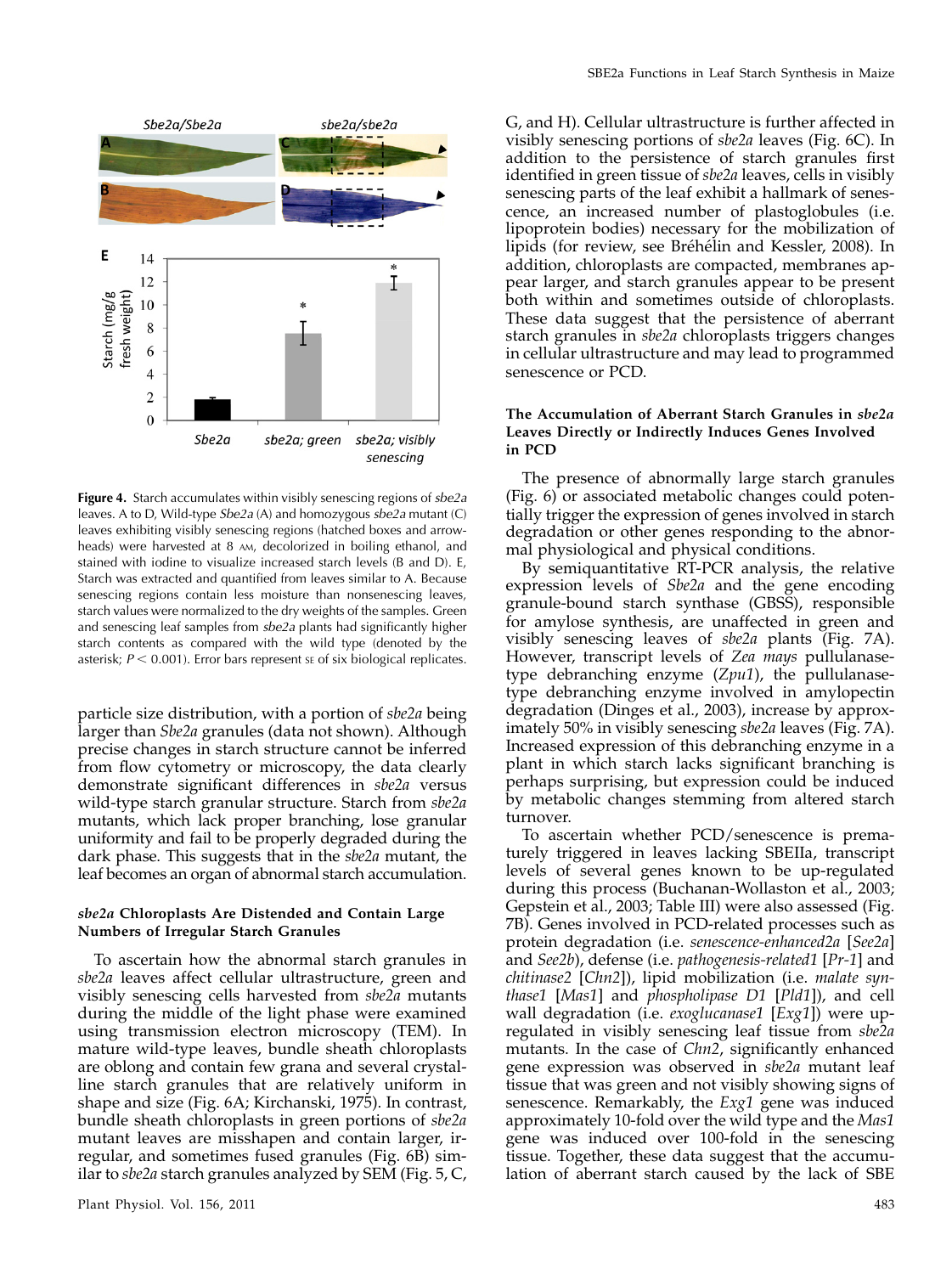| Genotype    | Leaf Tissue | Photosynthetic Rate                                             | Percentage of the<br>Wild Type | Stomatal<br>Conductance        | Percentage of the<br>Wild Type |
|-------------|-------------|-----------------------------------------------------------------|--------------------------------|--------------------------------|--------------------------------|
|             |             | $\mu$ mol CO <sub>2</sub> fixed m <sup>-2</sup> s <sup>-1</sup> |                                | $\mu$ mol                      |                                |
| Sbe2a/Sbe2a | Green       | $30.8 \pm 0.3$                                                  | 100                            | $0.238 \pm 0.007$              | 100                            |
| sbe2a/sbe2a | Green       | $25.3 \pm 0.8^{\circ}$                                          | 82.1                           | $0.183 \pm 0.007$ <sup>a</sup> | 76.9                           |
|             | Senescing   | $-3.4 \pm 0.6^{\circ}$                                          | $-11.0$                        | $0.032 \pm 0.004^{\text{a}}$   | 13.5                           |

Table I. Photosynthetic rate and stomatal conductance in wild-type and sbe2a leaves

activity and the concomitant negative impact on starch turnover triggers a senescence-type PCD response in the sbe2a mutant leaf.

## DISCUSSION

## Functional SBEIIa Is Required for the Transitory Property of Leaf Starch

SBEIIa is required for proper degradation of transitory starch. In absolute terms, wild-type leaves degraded more than twice as much starch as mutant leaves. Numerous enzymes involved in starch degradation, when mutated, lead to a "starch-excess" phenotype similar to that observed in *sbe2a* leaves. These enzymes include phosphoglucan phosphatase (SEX4), BAM3  $\beta$ -amylase, noncatalytic BAM4  $\beta$ -amylase, a-glucan, water dikinase (Lorberth et al., 1998; Zeeman et al., 1998; Zeeman and ap Rees, 1999; Yu et al., 2001; Ritte et al., 2002; Scheidig et al., 2002; Kötting et al., 2005, 2009; Niittyla¨ et al., 2006; Fulton et al., 2008), and, in maize, pullulanase-type debranching enzyme (Dinges et al., 2003). While it is expected that mutation of genes involved in starch degradation will lead to an accumulation of starch, reasons for starch accumulation in mutants deficient in enzymes of starch synthesis are less obvious. Arabidopsis (Arabidopsis thaliana) mutants deficient in starch synthases or SBEs do not exhibit this phenomenon, with the exception of the starch synthase3 mutant (lacking starch synthase III), which has elevated levels of starch at the end of the day but not the end of the night (Zhang et al., 2005), and the ss4 mutant (lacking starch synthase IV), which has reduced levels of starch at the end of the day and elevated levels at the end of the night (Roldán et al., 2007). The ss4 mutant has a strongly reduced number of starch granules, and it has been proposed that degradation at night is limited by the granule surface area available to the degradative enzymes (Roldán et al., 2007). This explanation is unlikely to apply to the elevated starch levels in the sbe2a mutant of maize.

The starch-excess phenotype of the sbe2a mutant suggests an altered starch structure that is not easily degraded. Consistent with this idea, in vitro studies showed that whereas wild-type leaf starch was completely amenable to digestion, approximately 50% of sbe2a leaf starch, which exhibits aberrant granule structure (Fig. 5), was resistant to digestion with porcine  $\alpha$ -amylase (Xia, 2009). This radically altered granular structure could be caused by the change in molecular structure of the starch polymers. First, the relative ratio of high  $M_r$  amylopectin to lower  $M_r$ amylose and/or altered amylopectin is greatly reduced in sbe2a leaves (Fig. 5A in Blauth et al., 2001; Fig. 4 in Dinges et al., 2003). Second, the branching pattern of the starch polymers is significantly altered. Starch from sbe2a leaves has fewer short (degree of polymerization 10–20) and more long (greater than degree of polymerization 30) chains than wild-type leaves (Dinges et al., 2003), resulting in an overall reduction in branching. Only SBEIIa protein and associated SBE activity were detected in soluble extracts from the wild type, and a small amount of SBE activity was detected from sbe2a soluble extracts. It is possible that SBEI, for which transcripts were present but protein was not identified in soluble extracts, is bound to the starch granule and contributes a low level of branching. SBEI, SBEIIa, and SBEIIb have been shown to be associated with starch granules in maize endosperm but are also present in the soluble fraction (Mu-Forster et al., 1996; Grimaud et al., 2008).

|             | Data represent means from 18 replicates $\pm$ s. |                          |                             |  |  |
|-------------|--------------------------------------------------|--------------------------|-----------------------------|--|--|
| Genotype    | Chlorophyll Content <sup>a</sup><br>Leaf Tissue  |                          | Percentage of the Wild Type |  |  |
| She2a/She2a | Green                                            | $52.4 \pm 0.5$           | 100                         |  |  |
| sbe2a/sbe2a | Green                                            | $45.7 \pm 0.6^b$<br>87.2 |                             |  |  |
|             | Senescing                                        | $24.3 \pm 0.9^b$         | 46.4                        |  |  |

significantly differs from the wild type ( $P < 0.0001$ ; ANOVA).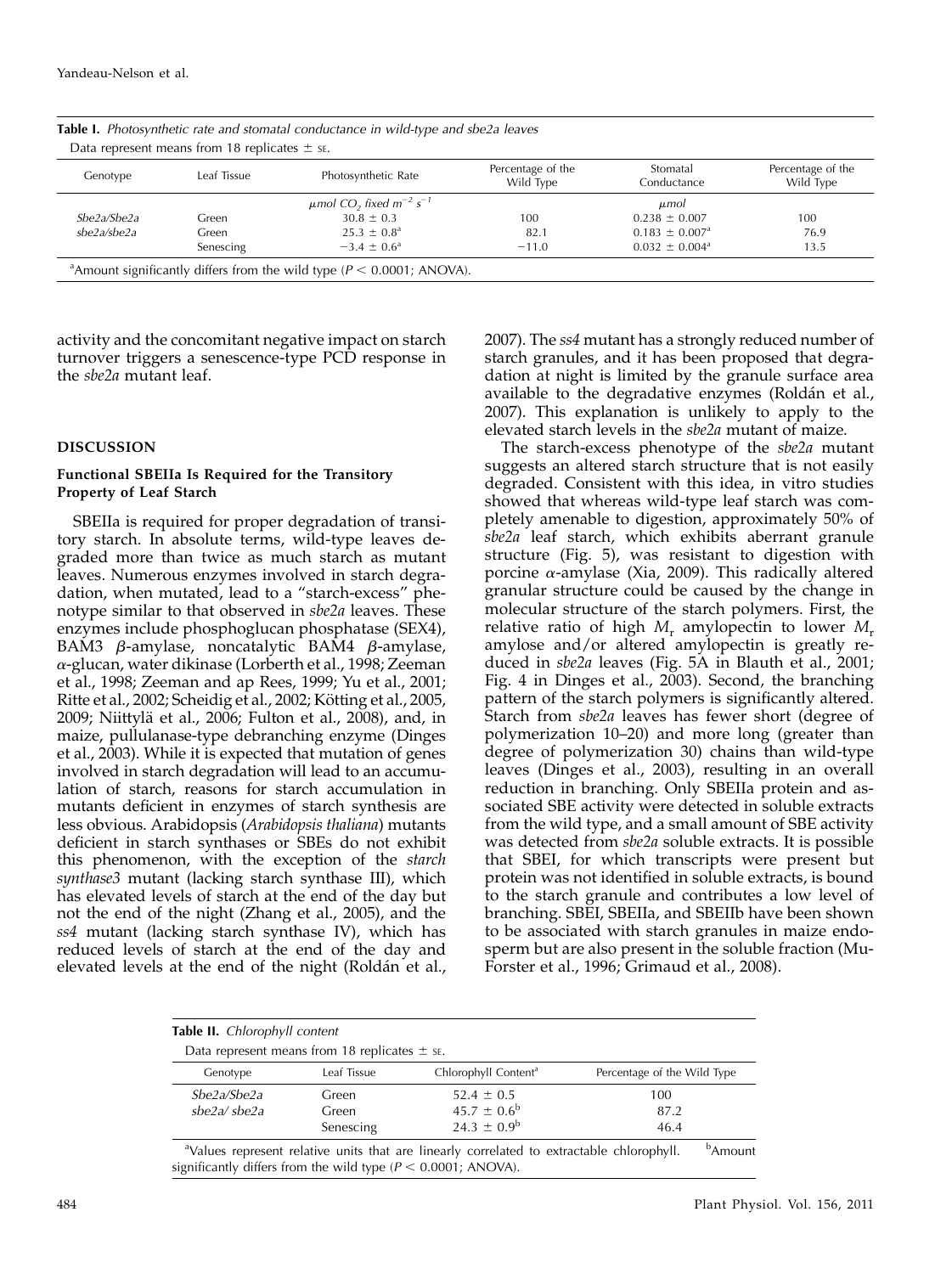

Figure 5. Starch granules from sbe2a leaves are abnormal and irregular. SEM of starch granules is shown at the end of the light (A–D) and dark (E-H) phases of the diurnal cycle. Starch was extracted from Sbe2a wild-type  $(A, B, E, and F)$  and  $she2a$  mutant  $(C, D, G, and H)$  leaves harvested from 1-month-old plants at the end of the light and dark phases. Bars =  $2 \mu m$ .

Alterations in storage granule morphology have been observed in plants with altered complements of starch synthases or SBEs. For example, the starch synthase II mutant of pea (Craig et al., 1998) and transgenic potatoes (Solanum tuberosum) with reduced activities of starch synthases II and III (Edwards et al., 1999) or SBEI and II (Schwall et al., 2000; Blennow et al., 2003) all have abnormal storage starch granules with twisted and lobed shapes. There are few reports of such alterations in the shape of transitory starch granules in plant leaves. However, the sheet-like morphology of sbe2a starch is strongly reminiscent of starch from Chlamydomonas after  $\bar{2}4$  h of incubation in vitro with ADPglucose. The normally flattened, discoid granules become highly distorted and fused into a network, which is attributed to the elongation of amylopectin outer chains within the granule by the amylose-synthesizing isoform of starch synthase, GBSS (Wattebled et al., 2002). GBSS activity on outer chains of amylopectin has similar disruptive effects on granule morphology of tubers of transgenic potatoes with reduced levels of the amylopectin-synthesizing starch synthases, SS2 and SS3 (Fulton et al., 2002). It seems possible that the low levels of glucan branching in sbe2a maize leaves severely restrict chain elongation by soluble starch synthases, which would lead to a rise in levels of the starch synthase substrate ADPglucose, for which GBSS has a relatively high  $K<sub>m</sub>$  (Denyer et al., 2001). Increased activity of GBSS inside the granule and very limited addition of new material at the periphery could thus account for the distorted, sheetlike morphology of the starch in sbe2a leaves.

## The Effects of Loss of Class II SBEs Differ between Endosperm and Leaf

Endosperm starch extracted from ae mutants lacking SBEIIb exhibits a similar, albeit less severe, branching defect to that of sbe2a leaf starch (Klucinec and Thompson, 1998; Blauth et al., 2001). Although ae endosperm produces aberrant starch granules (Wang et al., 1993), the granules do not exhibit the extreme fused granule phenotype seen in sbe2a leaf starch, and there is no affect on the kernel's viability, ability to germinate, etc. (Stinard et al., 1993), suggesting that



Figure 6. Chloroplasts within sbe2a leaves are misshapen and contain large, irregular starch granules. TEM micrographs of chloroplasts are shown within bundle sheath cells from Sbe2a wild-type leaves (A), green tissue from sbe2a mutant leaves (B) and visibly senescing tissue from sbe2a mutant leaves (C). Starch granules (St), plastoglobules (Pg), and vacuoles (Vc) are indicated with arrows. Bars =  $2 \mu m$ .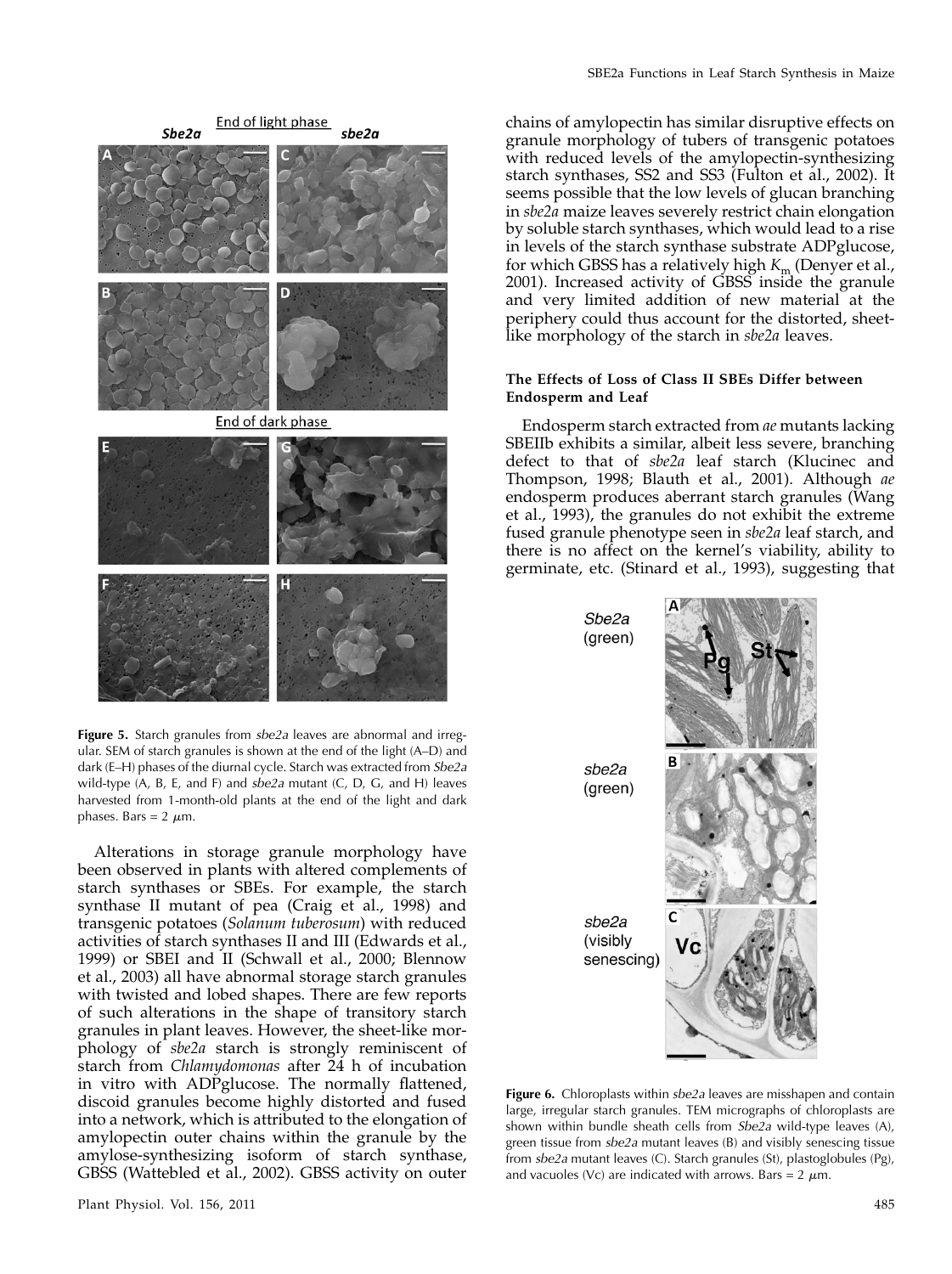Figure 7. A number of genes involved in starch degradation and PCD are differentially regulated in sbe2a leaves. A and B, Total RNA isolated from green leaves of Sbe2a/Sbe2a and green or visibly senescing leaves of sbe2a/sbe2a plants grown for approximately 2.5 months in the field were examined for the expression of starch synthesis and metabolism genes (A) and genes involved in senescence/PCD (B). C, Semiquantitative RT-PCR results were standardized to tubulin. Results are expressed as relative expression as compared with Sbe2a leaves. Aberrant sbe2a transcripts are found in sbe2a leaves (see "Materials and Methods"). Significantly different expression as compared with the wild-type is denoted by asterisks (\*  $P < 0.05$  or \*\*  $P < 0.01$ ) and as compared with green sbe2a leaves is denoted by one black square ( $P < 0.05$ ) or two black squares ( $P <$ 0.01). Error bars indicate se of three biological replicates. For genes that yielded multiple bands via RT-PCR, arrowheads denote the product that was of appropriate size and was used for quantification. Gbss1b, granule-bound starch synthase1b; Sbe2a, starch-branching enzyme2a; Zpu1, pullulanase-type starch-debranching enzyme1; See1, senescenceenhanced1; See2a, senescence-enhanced2a; See2b, senescence-enhanced2b; Mir3, maize insect resistance3; CysProt, Cys protease1; Pr1, pathogenesisrelated1; Chn2, chitinase2; Mas1, malate synthase1; Kin1, knotted1-induced1; Pld1, phospholipase D1; Exg1, exoglucanase1.

this starch is, to at least a certain extent, degradable in vivo. The difference between leaf and endosperm in the nature and severity of effect of the loss of class II SBEs could have several causes. First, SBEI and/or SBEIIa could partially compensate for the lack of SBEIIb in endosperm. Second, ae endosperm starch may be more amenable to degradation than sbe2a leaf starch due either to its higher level of branching or to the presence of a different complement of degradation enzymes. Third, the different functions of endosperm (storage) versus leaf (transitory) starch could impact the effects of SBE mutations on these organs.

#### The Lack of SBEIIa in Leaves Alters Carbon Partitioning and Triggers Premature Leaf Senescence

The loss of SBEIIa and consequent hyperaccumulation of starch in sbe2a leaves have profound effects on leaf metabolism and plant growth as a whole. It seems likely that reduced plant growth is due to either or both the strongly reduced rate of photosynthesis and the reduced availability of carbohydrate in the leaf at night. However, the nature of the link between starch accumulation and the reduction in photosynthesis is less obvious. The link could be direct, through physical disruption of chloroplast function by the fused and irregular starch structures, or alternatively, the link may be indirect.

The *sbe2a* leaf appears to undergo programmed senescence (Lu and Zhang, 1998; for review, see Hörtensteiner, 2006; Lim et al., 2007; Bréhélin and



Kessler, 2008) as starch accumulates. In addition to the decline in photosynthesis, plastoglobules accumulate in chloroplasts of visibly senescing tissue (Fig. 6). Plastoglobules are generally larger and more prevalent during senescence, as they accumulate triacylglycerol by-products of thylakoid membrane degradation (for review, see Bréhélin and Kessler, 2008), an intermediate step in the conversion of fatty acids from the thylakoid membranes into Suc, for export to other parts of the plant (Kaup et al., 2002). Mas1, which encodes the gluconeogenic enzyme malate synthase, facilitates the conversion of products of fatty acid  $\beta$ -oxidation via the glyoxylate cycle into Suc for export and has been shown to be triggered by the metabolic status of senescing leaves, including lipid breakdown products and reduced Suc levels due to reduced photosynthesis (Graham et al., 1992). The Mas1 gene is up-regulated more than 100-fold in visibly senescing portions of sbe2a leaves, suggesting a role of senescence in the reallocation of valuable resources in the sbe2a mutant. We also observed up-regulation of several other genes known to be induced during senescence, further implicating programmed senescence in the *sbe2a* phenotype.

## Transitory Starch Synthesis and/or Degradation Differ between Maize, Arabidopsis, and Pea

In maize, Arabidopsis, and pea, SBEs are required for the normal synthesis and function of transitory starch. Whereas SBEIIa functions in maize leaves, in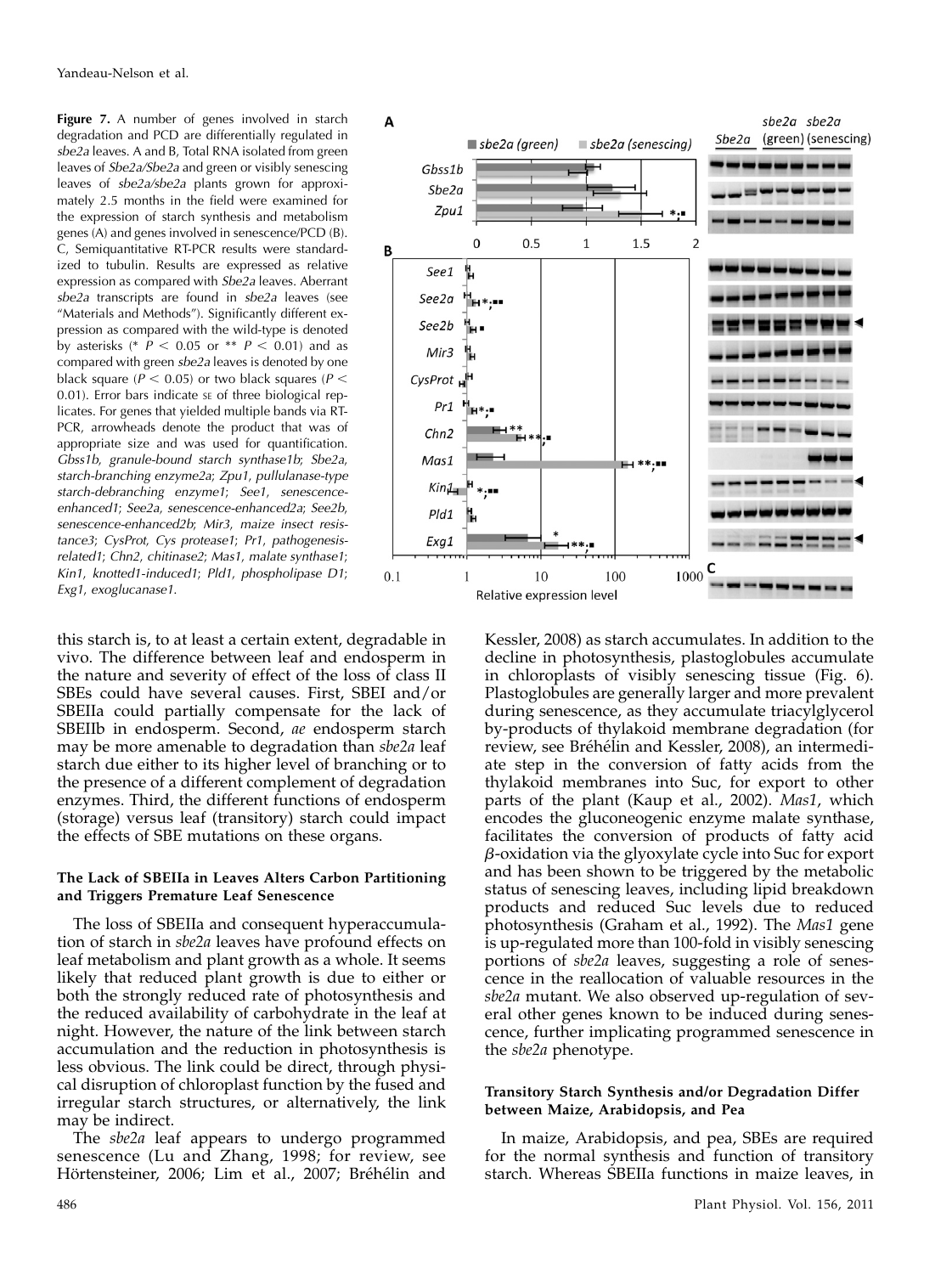| <b>Table III.</b> Genes included in transcriptome analysis |                                    |                                    |                          |                        |                             |                    |                             |  |  |
|------------------------------------------------------------|------------------------------------|------------------------------------|--------------------------|------------------------|-----------------------------|--------------------|-----------------------------|--|--|
| Gene                                                       | Protein                            | Protein Class                      | GenBank<br>Accession No. | Forward<br>Primer      | Sequence <sup>a</sup>       | Reverse<br>Primer  | Sequence <sup>a</sup>       |  |  |
| See2a                                                      | Legumain-like<br>protease          | Protease                           | AJ131718                 | $See 2A-Fb$            | <b>GTCCTGGTGTCCTTGGAATG</b> | See2A-R            | TTGAGAACGATGGCAGTGAG        |  |  |
| See2b                                                      | Legumain-like<br>Cys protease      | Protease                           | AJ131719                 | See $2b-F^b$           | AGCAGCAATACAACTTGGTCA       | See2b-R            | <b>ACCTTCGACACTGCTTCAGG</b> |  |  |
| See1                                                       | Cys protease                       | Protease                           | X99936                   | See1F                  | <b>GCTCGAGTCCACGGTCTTC</b>  | See1R <sup>b</sup> | <b>AGTTCATCCTCAGCACCCAG</b> |  |  |
| Mir3                                                       | Cys protease                       | Protease                           | AF019147                 | Mir3F <sup>b</sup>     | GATGTCAACAGGAAAAACGC        | Mir <sub>3</sub> R | <b>GTTCGCTTCGTAGCCTTCAC</b> |  |  |
|                                                            | Cys protease                       | Protease                           | EU970148                 | CysProt-F <sup>c</sup> | <b>GTCACCGGCGTCAAGGAC</b>   | $CysProt-Rc$       | CCCAGGAGTTCTTCATCAGC        |  |  |
| $PR-1^d$                                                   | Pathogenesis-<br>related protein 1 | Defense                            | U82200                   | PR <sub>1F</sub>       | AGAACTCGCCGCAGGACTAC        | PR <sub>1</sub> R  | <b>CGCCTGCATGGTTTTATTG</b>  |  |  |
| Chn2 <sup>d</sup>                                          | Acidic class I<br>chitinase        | Defense                            | L00973                   | ChiF                   | AACGGCTTCTACACCTACGC        | ChiR               | TTGGAGATGTTGGTGACGAC        |  |  |
| Mas1                                                       | Malate synthase                    | Carbon<br>mobilization             | L35914                   | $Mas1F^b$              | CCAAGGTCTTCATGGCTGAC        | Mas1R              | CCTTGATCGGGATCTGAGC         |  |  |
| Kin1                                                       | S-like RNase                       |                                    | U66241                   | Kin1F <sup>b</sup>     | <b>ACCAGCTGGCTCTTATGTGG</b> | Kin1R              | CACTTCTTGAAGGGGTGGAA        |  |  |
| Pld1                                                       | Phospholipase D                    | Lipid<br>degradation               | D73410                   | PIdF <sup>b</sup>      | GACTGGAACCGGACGCTG          | PldR               | AACCTTACACCCCTGCCTCT        |  |  |
| Exg1                                                       | Exoglucanase I                     | Cell wall<br>glucan<br>degradation | AF064707                 | ExhF <sup>b</sup>      | GCCGGAAAGGACAAGGTC          | ExhR               | <b>GGCTTGCCGTTCTTGAGTAG</b> |  |  |
| Sbe2a                                                      | Starch-branching<br>enzyme lla     | Starch<br>synthesis                | U65948                   | $she2a-Fb$             | <b>CTTTCTCTCGCACCGTTCTG</b> | $she2a-R$          | <b>GCATTTGGGTTCCAGTTGTT</b> |  |  |
| Zpu1                                                       | Pullulanase                        | Starch synthesis/<br>degradation   | AF080567                 | $Zpu1-Fb$              | <b>TGGACTTCCATCCAGTGTGA</b> | Zpu1-R             | AATCAAGCCTTGGCTTTTCA        |  |  |
| Gbss1b                                                     | Granule-bound<br>starch synthase   | Starch synthesis                   | EU970982                 | $GBSSIb-Fb$            | <b>CTTTTGTGCCTTGCTGCTTT</b> | GBSSIb-R           | <b>TGAGAGCCCTTGCTTCAGTT</b> |  |  |
| Tub6                                                       | Tubulin                            | Housekeeping                       | L10633.1                 | Tub6-F <sup>b</sup>    | <b>ACTGCTTGCAAGGATTCCA</b>  | Tub6-R             | <b>GGCACACATCATGTTCTTGG</b> |  |  |

 $a^a$ Sequences are listed 5' to 3'.  $b^b$ <sup>b</sup>Primer spans intron/exon boundary to prevent the amplification of genomic DNA. As compared with maize genome sequence (http://www.maizesequence.org/); gene does not contain introns. <sup>d</sup>No genomic sequence available, as compared with the first draft of the maize genome sequence.

Arabidopsis, three genes encoding SBEs (i.e. BE1, BE2, and BE3) are active in the leaf (Fisher et al., 1996a; Khoshnoodi et al., 1998; Dumez et al., 2006). BE2 and BE3, class IIa SBEs with similarity to maize SBEIIa, contribute significantly to the synthesis of transitory starch. BE1 belongs to a novel SBEIII class (Han et al., 2007), for which a putative homolog has recently been identified in the maize genome (Yan et al., 2009). BE1 is apparently not required for transitory starch synthesis in Arabidopsis (Dumez et al., 2006). In pea leaves, approximately 90% of the SBE activity is accounted for by a single class II SBE, SBE A, and the remaining 10% by a class I enzyme, SBE B (Tomlinson et al., 1997).

The phenotypic effects of removing functional class II SBE(s) from leaves of maize, Arabidopsis, and pea differ substantially. Starch extracted from be2 and be3 single Arabidopsis mutants exhibits only minor changes in amylopectin structure. However, in stark contrast to the starch-excess phenotype in leaves of sbe2a maize mutants, removal of the class IIa SBEs from Arabidopsis (i.e. be2; be3 double mutant) completely abolishes starch synthesis in the leaf and results in the accumulation of maltose (Dumez et al., 2006). Dumez et al. (2006) propose that in the absence of BE2 and BE3, starch synthases produce unbranched glucan chains that are more readily digestible by amylases, even during the light phase, such that maltose accumulates in place of starch. The impact of the loss of class II SBE in pea is in some respects similar to that of the

loss of SBEIIa in maize: leaf starch contains very little amylopectin and an increased amount of glucan of the same molecular mass range as amylose (Tomlinson et al., 1997). In contrast to the maize sbe2a mutant, however, there is no starch accumulation or premature leaf senescence.

Differences in the phenotypes of maize, Arabidopsis, and pea mutants lacking class II SBEs may reflect differences among the leaves of these species in other aspects of the pathways of starch synthesis and degradation. The pathway of starch degradation has been elucidated in detail only in Arabidopsis (Zeeman et al., 2010). Although maize leaves appear to contain at least some of the same components of these pathways as Arabidopsis (Friso et al., 2010), the relative contributions of these components to flux have not been systematically explored. In addition, the consequences for starch turnover due to  $C_4$  anatomy and biochemistry are not understood. In a NADP-malic enzyme  $C_4$ leaf, starch is synthesized in the bundle sheath cell, whereas Suc is synthesized in the mesophyll cell. A significant proportion of the triose phosphate that forms the substrate for starch synthesis is imported into the bundle sheath cell chloroplast from the mesophyll. This is a very different situation from a  $C_3$  leaf, in which triose phosphate is partitioned between Suc synthesis, starch synthesis, and the regenerative phase of the Calvin cycle within the same cell. Thus, lesions in starch synthesis may have different consequences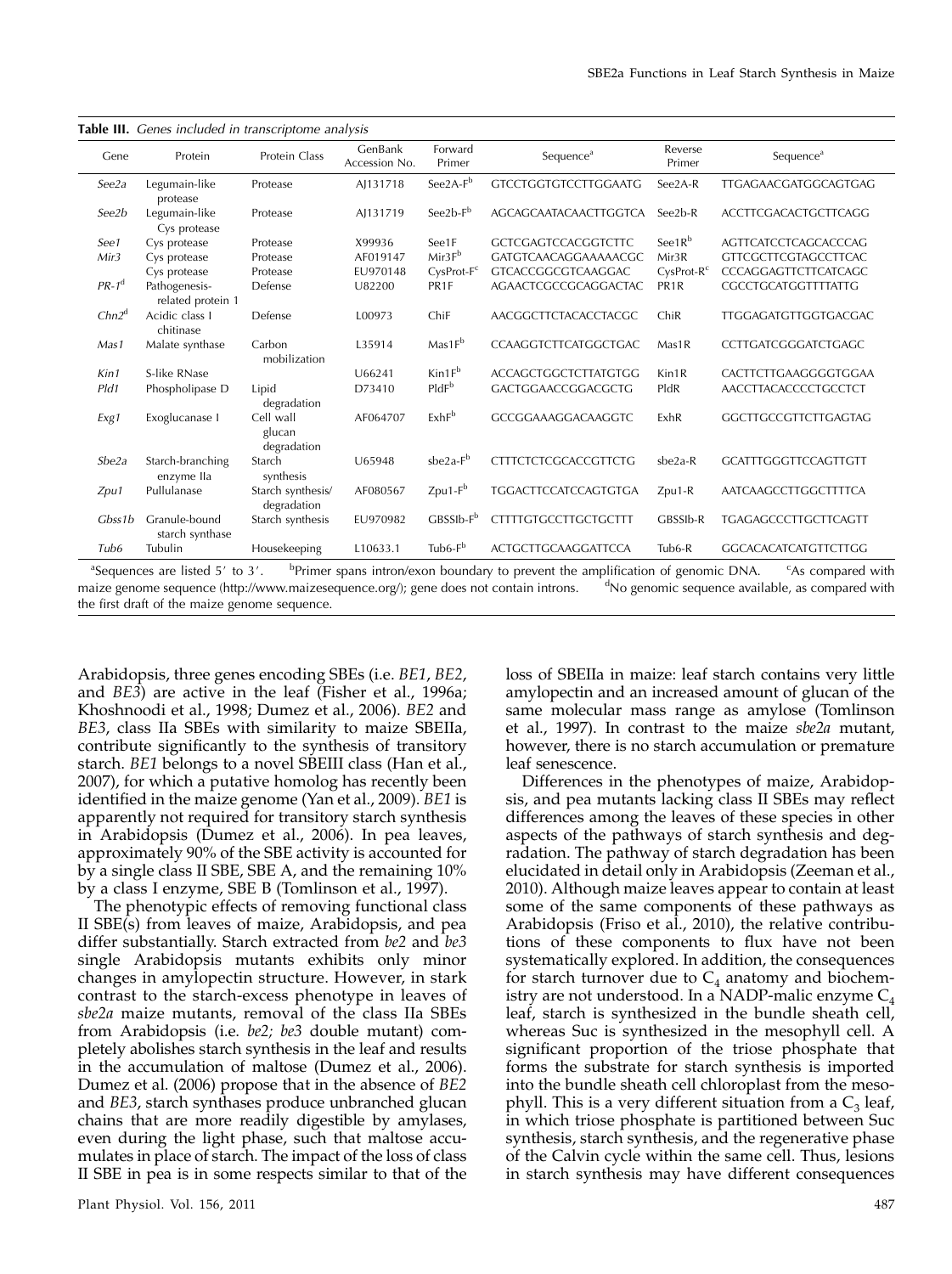for the operation of the Calvin cycle and Suc synthesis, and hence leaf physiology as a whole, in  $C_3$  and  $C_4$ leaves. Taken together, while Arabidopsis has proven to be a good model system to study transitory starch synthesis and metabolism, maize is a much more relevant system in which to study starch synthesis in the  $C_4$  grasses.

#### MATERIALS AND METHODS

#### Plant Growth, Morphometric Analysis, and Sample Collection

The maize (Zea mays) sbe2a-Mu mutant line (herein referred to as sbe2a) contains a Mu insertion in exon 2 of Sbe2a and has been backcrossed into W64A three times. sbe2a homozygous mutant leaves exhibit an early-senescence phenotype (Blauth et al., 2001).

Plants used for height and leaf number analyses were grown at the Pennsylvania State University Horticulture Research Farm in Rock Springs in 2006 and 2007 from progeny seed of a selfed Sbe2a/sbe2a heterozygote. Plants were sampled 3 weeks after germination, DNA was isolated (Dietrich et al., 2002), and plants were PCR genotyped using primers described previously (Blauth et al., 2001, 2002). The height of mature plants was measured from the soil surface to the tip of the central spike of the tassel.

Seedlings used in the diurnal studies were grown in a walk-in high-light (650  $\mu$ mol m<sup>-2</sup> s<sup>-1</sup>) Conviron growth chamber (BDW120) at 35% humidity under a diurnal cycle of 16 h of light and 8 h of dark at  $28^{\circ}$ C and  $25^{\circ}$ C, respectively. Plants used for analysis of starch content were grown for approximately 3 weeks, and the fourth vegetative leaf was sampled, flash frozen in liquid nitrogen, and stored at  $-80^{\circ}$ C. Sampling of both mutant and wild-type leaves was done 3 cm from the leaf tip to exclude the senescent portion of sbe2a leaves. For qualitative starch analyses, leaves were sampled and decolorized in boiling 80% ethanol to remove chlorophyll and subsequently stained with  $0.1\%$  (w/v) iodine and  $1.0\%$  (w/v) potassium iodide.

Senescing and healthy leaf tissues used in starch quantification, RNA transcript, and photosynthesis studies were harvested at midsummer in early morning from approximately 2.5-month-old wild-type and sbe2a field-grown plants (Rock Springs, PA). Samples were taken midway along fully expanded leaves on wild-type and sbe2a mutant plants. From sbe2a plants, adjacent green and visibly senescing tissue samples (i.e. chlorotic tissue exhibiting pink sectors, most likely due to anthocyanin accumulation) were taken from each plant. Each sample was split down the midrib, and the two pieces were used for starch and transcript analyses. These same plants were used for photosynthesis and chlorophyll measurements.

#### Photosynthesis and Chlorophyll Measurements

Photosynthetic rate and stomatal conductance were measured using the LI-6400 Portable Photosynthesis System (LICOR Biosciences). Measurements were taken between 12 noon and 3 PM. Programmed light and humidity conditions were as described (Braun et al., 2006) under ambient temperature. Total chlorophyll was quantified in the same plants using the SPAD-502 Chlorophyll Meter (Konica Minolta). A total of 36 wild-type and sbe2a plants (green versus visibly senescing tissue) were tested, and each sector tested was assayed three times.

#### Crude Protein Extracts from Leaves

Total protein was extracted from frozen leaves with a chilled mortar and pestle in 600  $\mu$ L of extraction buffer (100 mm HEPES, pH 7.4, 20% [v/v] glycerol, 1 mm Na fluoride, 1 mm Na orthovanadate, 5  $\mu$ g mL<sup>-1</sup> leupeptin, 10  $\mu$ L mL<sup>-1</sup> phosphatase inhibitor cocktail I [P2850; Sigma], and 1 mm phenylmethylsulfonyl fluoride) per 100 mg of tissue. Extracts were centrifuged at 6,000g for 10 min at 4°C. Supernatants were used immediately for native PAGE.

## Native PAGE and Western Analyses

Crude protein extracts were separated on native polyacrylamide gels according to Dinges et al. (2001) using a mini-Protean II cell (Bio-Rad

Laboratories). For western analysis, gels were blotted as described by Blauth et al. (2001) and immunodetection was performed using an enhanced chemifluorescence western-blotting detection kit according to the manufacturer's instructions (Amersham Biosciences). Anti-SBEI and anti-SBEIIa antibodies (Blauth et al., 2001, 2002) were used at a 1:2,000 dilution.

#### SBE Activity Assays

In-gel SBE activity was assayed in proteins separated via native PAGE as described by Yamanouchi and Nakamura (1992). Activity was visualized by staining with 0.1% (w/v) iodine and 1.0% (w/v) potassium iodide, and gels were immediately photographed. Relative band intensities were compared on digital images using ImageJ version 1.37 (Abramoff et al., 2004).

In vitro SBE activity was measured with the phosphorylase a stimulation assay (Boyer and Preiss, 1978), modified to be nonradioactive by Fisher et al. (1996b). Assay reactions (200  $\mu$ L volume) were prepared in 96-well format using 1  $\mu$ g of crude extract per reaction and were incubated for 1 h at 30°C and then heat killed at  $99^{\circ}C$  for  $90$  s. Reactions were diluted with water, and inorganic phosphate released during the reaction was quantified with a colorimetric assay (Lanzetta et al., 1979). Measured values from control reactions containing no phosphorylase a were subtracted from values of corresponding reactions containing the enzyme.

## Starch Purification and Quantification

Crude starch was purified from seedling leaves by homogenization in 0.7 <sup>M</sup> perchloric acid and 10 mg of sand. From centrifuged extracts, pelleted starch was repeatedly washed with 80% ( $v/v$ ) ethanol, dried, and stored at  $-20^{\circ}$ C. Dimethyl sulfoxide was added to crude starch pellets and incubated in a boiling water bath for 5 to 20 min to disperse starch. Starch was then enzymatically digested, and the resulting Glc was quantified using the Total Starch Assay Kit (Megazyme) per the manufacturer's instructions.

Leaf starch isolated for microscopy was extracted from 5 g of leaf tissue as described by Dinges et al. (2003). The resulting starch pellet was washed repeatedly with 80% ethanol and stored in water supplemented with 0.1% (w/v) sodium azide.

#### Microscopy

Starch granules purified from leaf tissue were gold coated and viewed by SEM using a JSM 5400 (JEOL). Leaf punches for TEM were collected in the middle of the light phase from 6-week-old greenhouse-grown plants and fixed in 2.5% glutaraldehyde in 0.1 M cacodylate buffer, pH 7.4, for 24 h at 4°C. Samples were rinsed in 0.1 M cacodylate buffer, fixed with 1% osmium tetroxide, and dehydrated in an ethanol series. Samples were imaged on a JEM1200 EXII (JEOL).

#### RNA Isolation and Transcript Analysis

Primers for transcript analysis (Table III) were designed from mRNA sequences such that one primer in the pair spanned an intron/exon boundary and prevented the amplification of genomic DNA.

RNA was extracted from wild-type (green tissue) and sbe2a leaves (visibly senescing versus green tissue) using the RNeasy Plant Mini Kit (Qiagen) per the manufacturer's instructions. Total RNA  $(2 \mu g)$  was reverse transcribed by oligo(dT) priming using Moloney murine leukemia virus reverse transcriptase (New England Biolabs), and first-strand cDNA  $(0.5 \mu L)$  was used as a template for semiquantitative PCR using the primers listed in Table III. The PCR program consisted of 94°C for 2 min, 35 cycles of 94°C for 30 s, 4°C below primer melting temperature for 30 s, and 72 $\degree$ C for 1 min, and a final extension at 72°C for 5 min. Cycle numbers were titrated to determine the linear range of the amplification kinetics. PCR products were electrophoresed on 1% agarose gels containing ethidium bromide. Band intensities were quantified with ImageQuant software (GE Healthcare Life Sciences) using rectangle mode/ local background correction/volume integration. Resulting values were normalized to the band intensity of tubulin.

Transcript analysis of sbe2a mutants with primers sbe2a-F and sbe2a-R (Table III) yielded an unexpected product. Whereas no product was amplified in a previous study (Blauth et al., 2001), RT-PCR on sbe2a template RNA yielded a product containing a 140-bp insertion as compared with the wildtype. Sequencing of the RT-PCR product demonstrated that the insertion was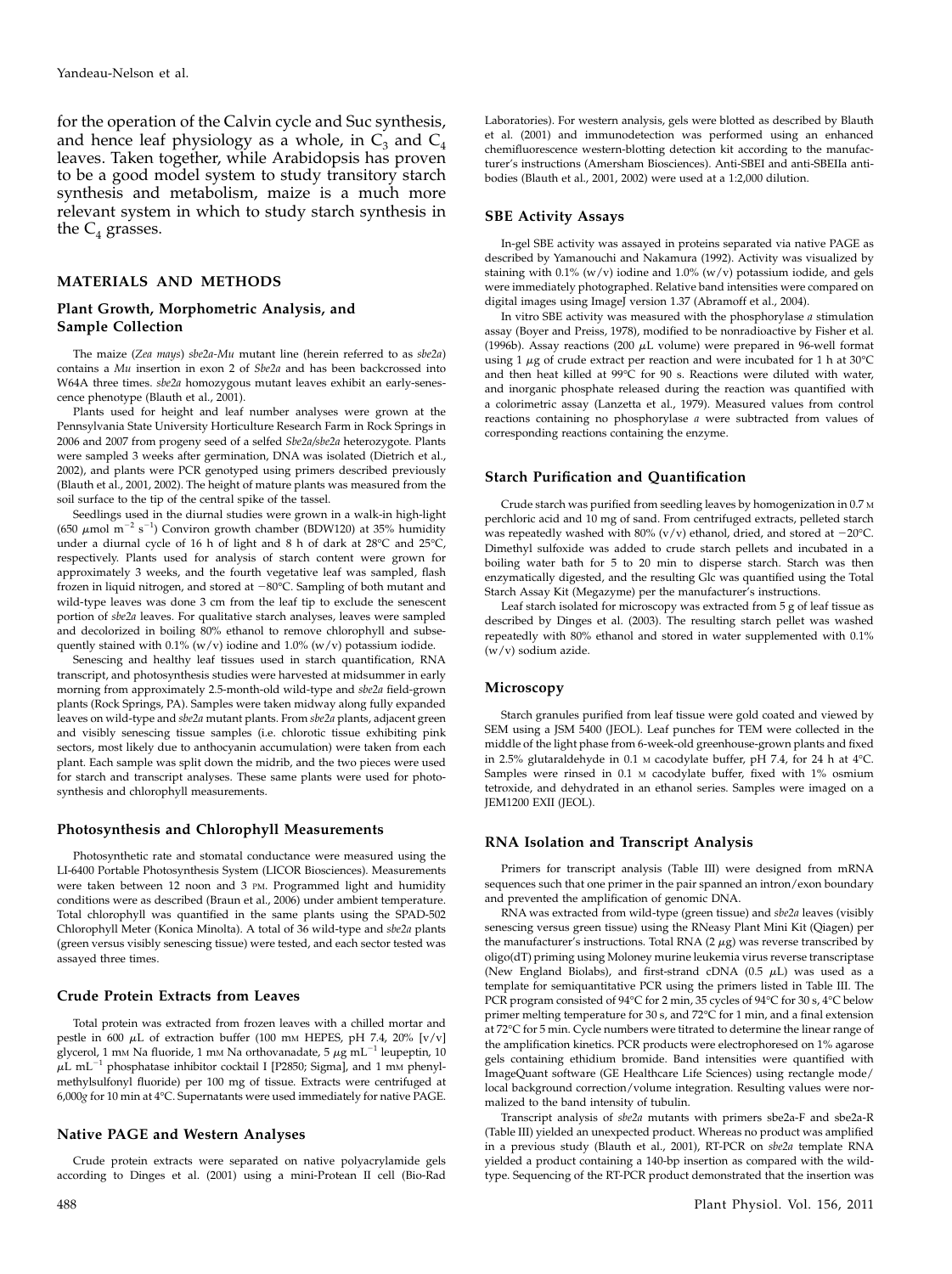derived from a truncation of the original Mu element inserted into the sbe2a gene; the insertion contained only a portion of a single terminal inverted repeat, whereas genomic DNA contained an intact Mu element. This unexpected product is likely due to aberrant splicing within the Mu insertion during RNA processing, as has previously been documented in maize at an Adh1-Mu1 allele (Ortiz and Strommer, 1990) and at transposon insertions in Drosophila (Horowitz and Berg, 1995). The aberrant transcript present in sbe2a leaves does not produce a protein product recognizable by the SBEIIa antibody (Fig. 1B) and therefore does not produce active SBEIIa.

#### Statistical Analyses

Height, leaf number, and starch amounts were compared among genotypes using paired  $t$  tests assuming unequal variance. ANOVA was used to analyze photosynthesis, stomatal conductance, and RNA expression data. SE values are reported for all measurements.

## ACKNOWLEDGMENTS

We thank undergraduate students Jennifer Blackman and Timothy Silberg and graduate student Yufan Zhang for technical assistance and Tom Slewinski for helpful discussions and assistance with photosynthetic measurements. We acknowledge the Electron Microscopy Facility, University Park (Huck Institutes of the Life Sciences, Pennsylvania State University), for performing electron microscopy imaging.

Received February 21, 2011; accepted April 13, 2011; published April 20, 2011.

## LITERATURE CITED

- Abramoff MD, Magelhaes PJ, Ram SJ (2004) Image processing with ImageJ. Biophotonics International 11: 36–42
- Blauth SL, Kim KN, Klucinec J, Shannon JC, Thompson D, Guiltinan M (2002) Identification of Mutator insertional mutants of starch-branching enzyme 1 (sbe1) in Zea mays L. Plant Mol Biol 48: 287–297
- Blauth SL, Yao Y, Klucinec JD, Shannon JC, Thompson DB, Guilitinan MJ (2001) Identification of Mutator insertional mutants of starchbranching enzyme 2a in corn. Plant Physiol 125: 1396–1405
- Blennow A, Hansen M, Schulz A, Jørgensen K, Donald AM, Sanderson J (2003) The molecular deposition of transgenically modified starch in the starch granule as imaged by functional microscopy. J Struct Biol 143: 229–241
- Boyer CD, Preiss J (1978) Multiple forms of starch branching enzyme of maize: evidence for independent genetic control. Biochem Biophys Res Commun 80: 169–175
- Boyer CD, Preiss J (1981) Evidence for independent genetic control of the multiple forms of maize endosperm branching enzymes and starch synthases. Plant Physiol 67: 1141–1145
- Braun DM, Ma Y, Inada N, Muszynski MG, Baker RF (2006) tie-dyed1 regulates carbohydrate accumulation in maize leaves. Plant Physiol 142: 1511–1522
- Bréhélin C, Kessler F (2008) The plastoglobule: a bag full of lipid biochemistry tricks. Photochem Photobiol 84: 1388–1394
- Buchanan-Wollaston V, Earl S, Harrison E, Mathas E, Navabpour S, Page T, Pink D (2003) The molecular analysis of leaf senescence: a genomics approach. Plant Biotechnol J 1: 3–22
- Craig J, Lloyd JR, Tomlinson K, Barber L, Edwards A, Wang TL, Martin C, Hedley CL, Smith AM (1998) Mutations in the gene encoding starch synthase II profoundly alter amylopectin structure in pea embryos. Plant Cell 10: 413–426
- Dang PL, Boyer CD (1988) Maize leaf and kernel starch synthases and branching enzymes. Phytochemistry 27: 1255–1259
- Denyer K, Johnson P, Zeeman S, Smith AM (2001) The control of amylose synthesis. J Plant Physiol 158: 479–487
- Dietrich CR, Cui F, Packila ML, Li J, Ashlock DA, Nikolau BJ, Schnable PS (2002) Maize  $Mu$  transposons are targeted to the  $5'$  untranslated region of the gl8 gene and sequences flanking Mu target-site duplications exhibit nonrandom nucleotide composition throughout the genome. Genetics 160: 697–716

Dinges JR, Colleoni C, James MG, Myers AM (2003) Mutational analysis

Plant Physiol. Vol. 156, 2011 489

of the pullulanase-type debranching enzyme of maize indicates multiple functions in starch metabolism. Plant Cell 15: 666–680

- Dinges JR, Colleoni C, Myers AM, James MG (2001) Molecular structure of three mutations at the maize sugary1 locus and their allele-specific phenotypic effects. Plant Physiol 125: 1406–1418
- Dumez S, Wattebled F, Dauvillee D, Delvalle D, Planchot V, Ball SG, D'Hulst C (2006) Mutants of Arabidopsis lacking starch branching enzyme II substitute plastidial starch synthesis by cytoplasmic maltose accumulation. Plant Cell 18: 2694–2709
- Edwards A, Fulton DC, Hylton CM, Jobling SA, Gidley M, Rossner U, Martin C, Smith AM (1999) A combined reduction in activity of starch synthases II and III of potato has novel effects on the starch of tubers. Plant J 17: 251–261
- Fisher DK, Gao M, Kim K-N, Boyer CD, Guiltinan MJ (1996a) Two closely related cDNAs encoding starch branching enzyme from Arabidopsis thaliana. Plant Mol Biol 30: 97–108
- Fisher DK, Gao M, Kim KN, Boyer CD, Guiltinan MJ (1996b) Allelic analysis of the maize amylose-extender locus suggests that independent genes encode starch-branching enzymes IIa and IIb. Plant Physiol 110: 611–619
- Friso G, Majeran W, Huang M, Sun Q, van Wijk KJ (2010) Reconstruction of metabolic pathways, protein expression, and homeostasis machineries across maize bundle sheath and mesophyll chloroplasts: large-scale quantitative proteomics using the first maize genome assembly. Plant Physiol 152: 1219–1250
- Fulton DC, Edwards A, Pilling E, Robinson HL, Fahy B, Seale R, Kato L, Donald AM, Geigenberger P, Martin C, et al (2002) Role of granulebound starch synthase in determination of amylopectin structure and starch granule morphology in potato. J Biol Chem 277: 10834–10841
- Fulton DC, Stettler M, Mettler T, Vaughan CK, Li J, Francisco P, Gil M, Reinhold H, Eicke S, Messerli G, et al. (2008)  $\beta$ -AMYLASE4, a noncatalytic protein required for starch breakdown, acts upstream of three active  $\beta$ -amylases in Arabidopsis chloroplasts. Plant Cell 20: 1040–1058
- Gao M, Fisher DK, Kim K-N, Shannon JC, Guiltinan MJ (1996) Evolutionary conservation and expression patterns of maize starch branching enzyme I and IIb genes suggests isoform specialization. Plant Mol Biol 30: 1223–1232
- Garwood DL, Shannon JC, Creech RG (1976) Starches of endosperms possessing different alleles at the amylose-extender locus in Zea mays L. Cereal Chem 53: 355–364
- Gepstein S, Sabehi G, Carp MJ, Hajouj T, Nesher MFO, Yariv I, Dor C, Bassani M (2003) Large-scale identification of leaf senescence-associated genes. Plant J 36: 629–642
- Graham IA, Leaver CJ, Smith SM (1992) lnduction of malate synthase gene expression in senescent and detached organs of cucumber. Plant Cell 4: 349–357
- Grimaud F, Rogniaux H, James MG, Myers AM, Planchot V (2008) Proteome and phosphoproteome analysis of starch granule-associated proteins from normal maize and mutants affected in starch biosynthesis. J Exp Bot 59: 3395–3406
- Guan HP, Li P, Imparl-Radosevich J, Preiss J, Keeling P (1997) Comparing the properties of Escherichia coli branching enzyme and maize branching enzyme. Arch Biochem Biophys 342: 92–98
- Guan HP, Preiss J (1993) Differentiation of the properties of the branching isozymes from maize (Zea mays). Plant Physiol 102: 1269–1273
- Han Y, Sun FJ, Rosales-Mendoza S, Korban SS (2007) Three orthologs in rice, Arabidopsis, and Populus encoding starch branching enzymes (SBEs) are different from other SBE gene families in plants. Gene 401: 123–130
- Horowitz H, Berg CA (1995) Aberrant splicing and transcription termination caused by P element insertion into the intron of a Drosophila gene. Genetics 139: 327–335
- Hörtensteiner S (2006) Chlorophyll degradation during senescence. Annu Rev Plant Biol 57: 55–77
- Kaup MT, Froese CD, Thompson JE (2002) A role for diacylglycerol acyltransferase during leaf senescence. Plant Physiol 129: 1616–1626
- Khoshnoodi J, Larsson CT, Larsson H, Rask L (1998) Differential accumulation of Arabidopsis thaliana Sbe2.1 and Sbe2.2 transcripts in response to light. Plant Sci 135: 183–193
- Kirchanski SJ (1975) Ultrastructural development of dimorphic plastids of Zea mays L. Am J Bot 62: 695-705
- Klucinec JD, Thompson DB (1998) Fractionation of high-amylose maize